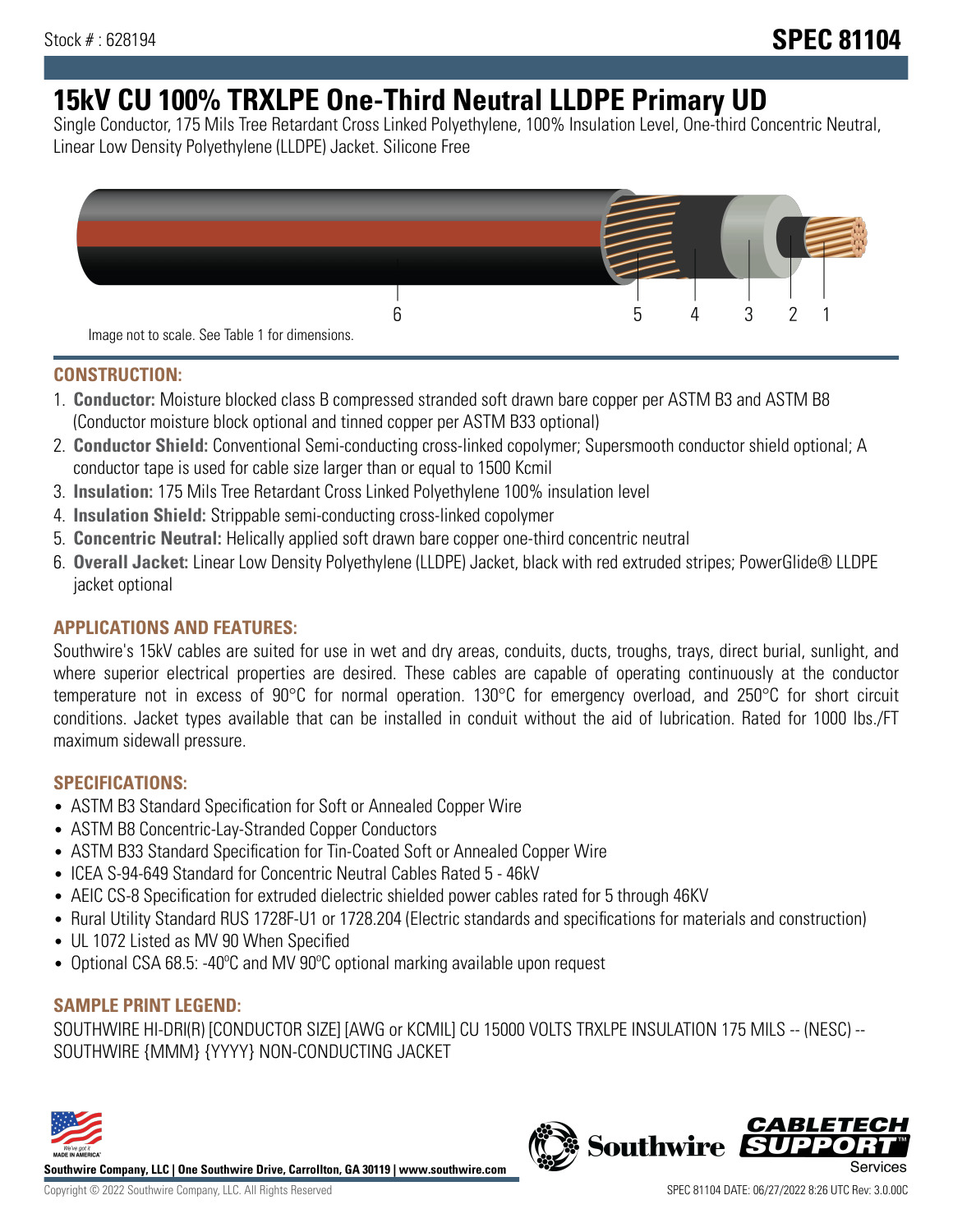## **Stock # : 628194** Stock **# : 628194**

#### **Table 1 – Weights and Measurements**

| Stock<br>  Number | Cond<br><b>Size</b> | <b>Diameter</b><br>Over<br>Conductor | Diameter<br>Over<br>Insulation | Insul.<br><b>Thickness</b> | <b>Diameter</b><br>Over<br>Insulation<br><b>Shield</b> | Concentric<br><b>Neutral</b> | Neutral DC<br>Resistance<br>$25^{\circ}$ C | Jacket<br><b>Thickness</b> | Approx.<br>OD | Approx.<br>Weight    | Min<br><b>Bending</b><br>Radius | Max Pull<br>Tension* |
|-------------------|---------------------|--------------------------------------|--------------------------------|----------------------------|--------------------------------------------------------|------------------------------|--------------------------------------------|----------------------------|---------------|----------------------|---------------------------------|----------------------|
|                   | AWG/<br>Kcmil       | inch                                 | inch                           | mil                        | ınch                                                   | No. x AWG                    | $\Omega$ /1000ft                           | mil                        | inch          | Ib<br><b>Y1000ft</b> | inch                            | $\mathsf{lb}$        |
| 628194            | 500<br>(37)         | 0.789                                | 1.185                          | 175                        | .285                                                   | 17x10                        | 0.061                                      | 50                         | .589          | 2703                 | 12.7                            | 4000                 |

All dimensions are nominal and subject to normal manufacturing tolerances

◊ Cable marked with this symbol is a standard stock item

\* Pulling tension based on pulling eye directly connected to conductor

^ HiDri Plus - Water Blocking Powder. Black Jacket

# All black jacket

§ HiDri Plus - Water Blocking Powder. Black Jacket. CSA Listed

### **Table 2 – Electrical and Engineering Data**

| Cond.<br>Size | DC<br>Resistance<br>@25°C | АC<br>Resistance<br>$@90^{\circ}C$ | Capacitive<br>Reactance @<br>60Hz | Inductive<br>Reactance<br>@ 60Hz | Charging<br>Current | Dielectric<br>Loss | Zero<br>Sequence<br>Impedance*' | Positive<br>Sequence<br>Impedance <sup>*</sup> | Short<br>Circuit<br>Current $@$<br>30 Cycle | Allowable<br>Ampacity in<br>Duct 90°C1 | Allowable<br>Ampacity<br><b>Directly</b><br>Buried 90°C‡ |
|---------------|---------------------------|------------------------------------|-----------------------------------|----------------------------------|---------------------|--------------------|---------------------------------|------------------------------------------------|---------------------------------------------|----------------------------------------|----------------------------------------------------------|
| AWG/<br>Kcmil | $\Omega/1000$ ft          | $\Omega/1000$ ft                   | $M\Omega^*1000$ ft                | $\Omega/1000$ ft                 |                     | A/1000ft W/1000ft  | $O/1000$ ft                     | $\Omega$ /1000ft                               | Amp                                         | Amp                                    | Amp                                                      |
| 500<br>(37)   | 0.0216                    | 0.028                              | 0.024                             | 0.036                            | 0.364               | 0.945              |                                 | $0.091 + 0.029$ 0.034+ $0.034$                 | 15714.9                                     | 455                                    | 555                                                      |

\* Calculations are based on three cables triplexed / concentric shield / Conductor temperature of 90°C / Shield temperature of 45°C / Earth resistivity of 100 ohmsmeter

† Ampacities are based on Figure 7 of ICEA P-117-734 (Single circuit trefoil, 100% load factor, 90°C conductor temperature, earth RHO 90, 36" burial depth) ‡ Ampacities are based on Figure 1 of ICEA P-117-734 (Single circuit trefoil, 100% load factor, 90°C conductor temperature, earth RHO 90, 36" burial depth)

### **Table 3 – Weights and Measurements (Metric)**

| Stock<br>Number | Cond.<br>Size | Diameter<br>Over<br>Conductor | Diameter,<br><b>Over</b><br>Insulation | Insul.<br><b>Thickness</b> | <b>Diameter</b><br>Over<br>Insulation<br><b>Shield</b> | Concentric<br><b>Neutral</b> | Neutral DC<br>Resistance<br>$25^{\circ}$ C | Jacket<br><b>Thickness</b> | Approx.<br>0D | Approx.<br>Weight | Min<br>Bending<br>Radius | Max Pull<br>Tension* |
|-----------------|---------------|-------------------------------|----------------------------------------|----------------------------|--------------------------------------------------------|------------------------------|--------------------------------------------|----------------------------|---------------|-------------------|--------------------------|----------------------|
|                 | AWG/<br>Kcmil | mm                            | mm                                     | mm                         | mm                                                     | No. x AWG                    | $\Omega$ /km                               | mm                         | mm            | ka/km             | mm                       | newton               |
| 628194          | 500<br>(37)   | 20.04                         | 30.10                                  | 4.44                       | 32.64                                                  | 17x10                        | 0.20                                       | 1.27                       | 40.36         | 4023              | 322.58                   | 17800                |

All dimensions are nominal and subject to normal manufacturing tolerances

◊ Cable marked with this symbol is a standard stock item

\* Pulling tension based on pulling eye directly connected to conductor

^ HiDri Plus - Water Blocking Powder. Black Jacket

# All black jacket

§ HiDri Plus - Water Blocking Powder. Black Jacket. CSA Listed

### **Table 4 – Electrical and Engineering Data (Metric)**

| Cond<br>Size       | DC<br>Resistance<br>@25°C | АC<br>Resistance<br>$Q90^\circ C$ | Capacitive<br>Reactance<br>@ 60Hz | Inductive<br>Reactance<br>@ 60Hz | Charging<br>Current, | <b>Dielectric</b><br>$L$ <sub>OSS</sub> | Zero<br>Sequence<br>Impedance* | Positive<br>Sequence<br>Impedance* | Short<br>Circuit<br>Current @<br>30 Cycle | Allowable<br>Ampacity in<br>Duct 90°C1 | Allowable<br>Ampacity<br><b>Directly</b><br>Buried 90°C‡ |
|--------------------|---------------------------|-----------------------------------|-----------------------------------|----------------------------------|----------------------|-----------------------------------------|--------------------------------|------------------------------------|-------------------------------------------|----------------------------------------|----------------------------------------------------------|
| AWG/<br>Kcmil      | $\Omega$ /km              | $\Omega$ /km                      | $M\Omega^*$ km                    | $\Omega$ /km                     | A/km                 | W/km                                    | $\Omega$ /1000ft               | $\Omega/1000$ ft                   | Amp                                       | Amp                                    | Amp                                                      |
| $\frac{500}{(37)}$ | 0.0709                    | 0.09                              | 0.0073                            | 0.1181                           | .194                 | 3.1004                                  | $0.091 + 0.029$                | $ 0.034 + i0.034 $                 | 15714.9                                   | 455                                    | 555                                                      |





CABLETECI

Ð

Southwire SUP